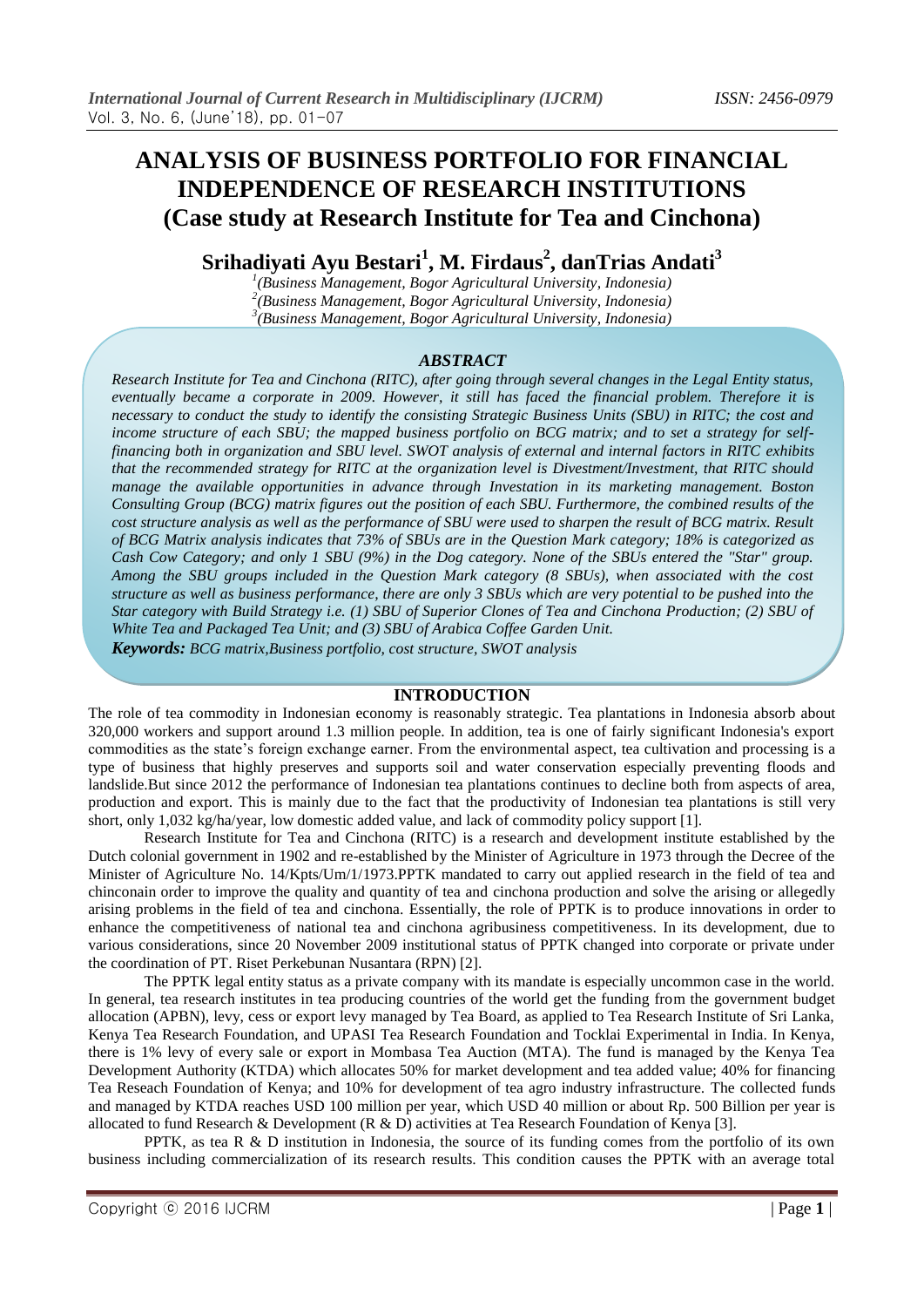budget of only Rp 22 billion per year primarily to finance the salary of 669 employees with status as private employee (no civil servant or state-owned employees), exceptionally limited to perform ideally in accordance with its mandate.

Condition and role of PPTK has not yet been optimal to solve the problems and improve the competitiveness of Indonesian tea agribusiness as the allocation of funds for research and development activities from routine funds in PPTK is somewhat limited. Most of the PPTK revenue allocation is intended for wages and salaries of employees including researchers and technicians total of 669 people.

This study is abusiness portfolio analysis study (Strategic Business Unit) reinforced by analysis of cost structure of each Strategic Business Unit (SBU) that PPTK can fulfill financial independence for the institution's sustainability and its role nationally as a producer of new technology in the field of tea and cinchona.

### **METHODS**

#### **2.1 Data collection**

The data used in this study includes primary and secondary data. The primary data for Internal Factor Evaluation (IFE) and External Factor Evaluation (EFE) was obtained through questionnaire method filled by ten purposively selected sources closely related to PPTK business. The basis for determining sub-criteria of Strength-Weakness-Opportunity-Threat (SWOT) in the questionnaire was obtained from the result of the criteria set in the RENSTRA PT.RPN as the holdings of the PPTK institution. The collected secondary data included the internal data source of PPTK, PT RPN as the holding company, and available online documents.

## **2.2 Data analysis**

The EFE and IFE analysis were used to determine the external and internal positions of the PPTK institutions, and then the results were used to map S-W-O-T PPTK in matrix form [4] as used by GneissandaHage et al. [5]. In order to obtain the weight of interest on each sub-criteria SWOT the method of weighting *Eickenrode*was used, which is one of the weighting methods used to determine the degree of importance/weight (B) of each criterion (K) and Sub-Criteria (SK) as defined in decision-making [6].

The Boston Consulting Group (BCG) matrix analysis [7] was used for the analysis of SBU portfolios contained in PPTK. For the BCG analysis, using secondary data in the form of revenue generated by each SBU in PPTK was compared with the revenue from market leaders representing the type of business of each SBU, combined with data on the market growth rate of each SBU based on primary data, and available online secondary data. BCG matrix analysis is very popular among business people and academics, among others, has been used by Debrach and Levas [8]; Mutandwa et al. [9]; Lu and Lihua [10]; as well as Ionescu [11].

Furthermore, analysis of cost structure using fixed cost data of PPTK and Cost of Production per PPTK business unitwas also used as variable cost for subsequently compared with share of revenue of each SBU PPTK to identify which SBU yields positive margin/profit. Result from analysis of cost structure and this revenue may support the results of previous BCG analysis.

# **3.1 Results of PPTK SWOT Analysis**

# **RESULT AND DISCUSSION**

From the results of IFE and EFE analysis results, it is known that PPTK has a negative value from the internal side (-0.14), however, having a positive value from the external side (0.11). The position of SWOT from PPTK is in quadrant II (negative, positive) as shown in Figure 1. This position indicates that it is an internally weak yet reasonably potential organization. Thus, PPTK has a weakness factor more prominent than its strength internally. The weakness factors can be minimized with certain strategies in order to take advantage of existing opportunities. The provided managerial recommendations are Stability/Rationalization, meaning that organizations are advised to change the previous strategy. It is because the former strategy will be supposedly difficult to capture the existing opportunities while improving the performance of the organization.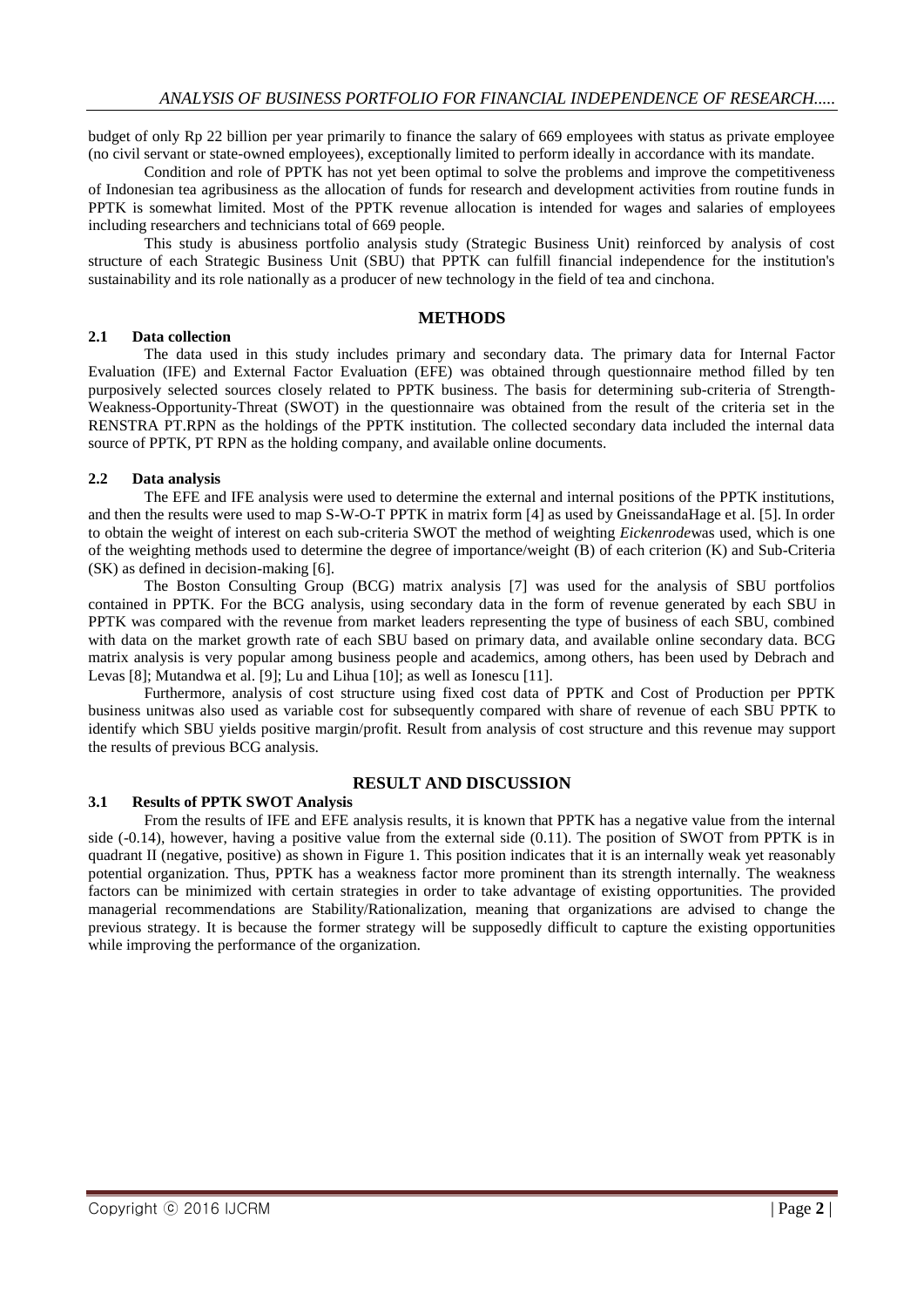

Figure 1. Position of IFE and EFE of PPTK

From IFE and EFE positions, the qualitative SWOT recommendation that Kearns recommended [12] is Divesment/Investment as shown in Figure 2 below.

| <b>External</b> | Opportunity                  | <b>Threats</b>        |  |
|-----------------|------------------------------|-----------------------|--|
| <b>Internal</b> |                              |                       |  |
| <b>Strength</b> | <b>Comparative Advantage</b> | <b>Mobilization</b>   |  |
| <b>Weakness</b> | Divestment/Investment        | <b>Damage Control</b> |  |

Figure 2. Qualitative position of SWOT PPTK and its suggested strategy

The Divestment/Investment box is an interaction between organizational weakness and external opportunities. Opportunities available for PPTK are relatively good, but it cannot be utilized optimally as the existing internal strength is insufficient to work on them. Such situations provide a choice of strategy to the organization which is the strategy of releasing opportunities (*Divestment*) that other organizations can utilize, or start investing in order to work on these opportunities (*Investment*). The recommended investment for PPTK is in the form of improving marketing management skills both in terms of human resources; marketing skills; English proficiency, commercialization strategies of research products and services both conventionally and digitally; maintain and expand the market. Once a reliable Marketer Team is available, investments in the form of means and facilities for Marketing Team to work effectively include rapid internet connections; adequate computer equipments; as well as sufficient promotional budget. If these investments are possible then it is likely for PPTK to manage the existing opportunities, especially the demand for tea products and their increasing derivatives both domestically and globally.

# **3.2 Results of BCG Matrix Analysis of SBUs in PPTK**

The PPTK revenue is still highly dependent on the plantation business unit and the black tea factory which reaches 33.9% of the total revenue of PPTK of Rp 21 billion. Other business units that contribute significantly are SimalungunPlantation, of which fresh shoot production is processed in black tea factory owned by PTPN IV (26.1%), production business unit of tea and cinchona improved seeds (12,6%), research cooperation revenue (8,4%) and green tea plantation and factory (8.3%). Total revenue generated from these five business units accounted for 89% of the total revenue of PPTK that PPTK is highly dependent on the five main business units. However, business diversification is required to reduce business risk [14].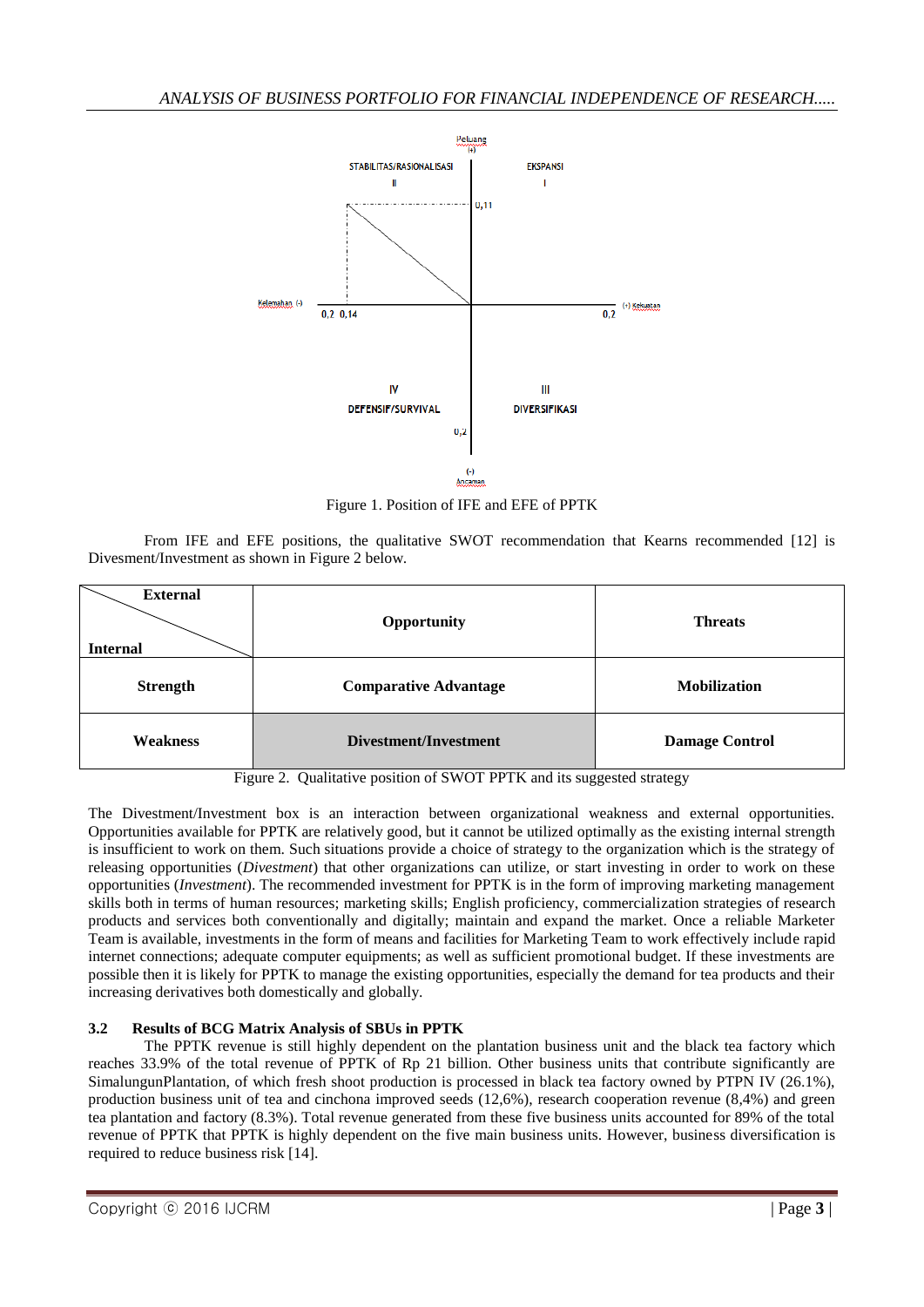If the business portfolio is grouped based on the competence of PPTK, thus the business unit revenue of its core business is highly dominant, reaching up 97% of the total revenue of PPTK, while the non-core business unit among others is AMDK Gamboeng Spring Water, guest houses and hotels, arabican coffee plantations, and Stevia natural sweetening plantation, contributes only 3%, as it is a new business unit started in 2012 with its various challenging problems, especially marketing problems that become the weakness of PPTK competence. The details of the Strategic Business Unit (SBU) in PPTK, the value of the revenue it generates and its contribution to the total revenue of PPTK are presented in Table 1.

| No.            | <b>Strategic Business Unit (SBU)</b>        | Revenue $*$ )<br>(IDR) | <b>Percentage to</b><br>total revenue<br>(%) |
|----------------|---------------------------------------------|------------------------|----------------------------------------------|
|                | <b>Core business</b>                        |                        |                                              |
| 1              | Research collaboration                      | 1.761.784.883          | 8.37                                         |
| $\overline{c}$ | Lab services and expertise                  | 761.080.063            | 3.61                                         |
| 3              | Black tea plantation & experimental factory | 7.130.880.636          | 33.87                                        |
| $\overline{4}$ | Green tea plantation & experimental factory | 1.750.110.500          | 8.31                                         |
| 5              | Simalungun Experimental Plantation          | 5.488.344.160          | 26.07                                        |
| 6              | White tea and packaged tea factory          | 844.067.999            | 4.01                                         |
| $\overline{7}$ | Improved seeds of tea and cinchona          | 2.661.785.000          | 12.62                                        |
|                | <b>Others</b>                               | 18.638.190             | 0.09                                         |
|                | <b>Total Core-business</b>                  | 20.416.691.431         | 97                                           |
|                | <b>Non-core-business</b>                    |                        |                                              |
| 8              | <b>AMDK Gamboeng Spring Water</b>           | 129.131.272            | 0.61                                         |
| 9              | Guest House, Hotels&Agro-tourism            | 419.308.800            | 1.99                                         |
| 10             | Arabican coffee plantation                  | 13.107.618             | 0.06                                         |
| 11             | Stevia plantation                           | 31.397.729             | 0.15                                         |
|                | <b>Others</b>                               | 42.427.364             | 0.20                                         |
|                | Total non-core-business                     | 635.372.784            | 3                                            |
|                | <b>Total SBU</b>                            | 21.052.064.215         | 100                                          |

| Table 1. SBU revenue in PPTK |
|------------------------------|
|------------------------------|

\*) Revenue in 2016.

The result of analysis of BCG Matrix from SBU-SBU in PPTK is presented in Figure 3. From Figure 3, it can be evident that most of SBU PPTKs are as many as eight SBUs (73%) in "Question Mark" positions and two SBUs (18%) are included in "Cash Cow" category. There is only one SBU (9%) of stevia plantation included in the "Dog" category. None of the SBU PPTKs are included in the "Star" group.

Eight SBU PPTKs included in the "Question Mark" category consists of: (1) Production of Tea and Cinchona Improved Seeds SBU; (2) Green Tea Plantation and Factory SBU; (3) Research Cooperation SBU; (4) White Tea and Packaged Tea SBU; (5) Lab Services and Expertise SBU; (6) Arabican Coffee SBU; (7) Gamboeng Spring Water SBU AMDK; and (8) Guest Houses, Hotels and Agro-tourism SBU. There are two SBUs of eleven SBU PPTKs included in the "Cash Cow" category such as (1) Black Tea Plantation and Factory SBU; and (2) Simalungun Experimental Garden SBU.

For the Question Mark category dominating business units in PPTK, it is certainly very disturbing to the liquidity of PPTK, as this business group requires large cash inflows to finance its growth, and it is a weak fund producer. This condition caused the PPTK to undergo inability to provide operational funds allocated for research activities.

Among the SBUs in the Question Mark category, which are likely to be induced into the Star category are (1) white tea and packaged tea SBU; (2) production of improved seeds of tea and cinchona SBU; (3) green tea plantation and processing plant SBU; (4) arabica coffee plantation SBU and (5) research cooperation SBU.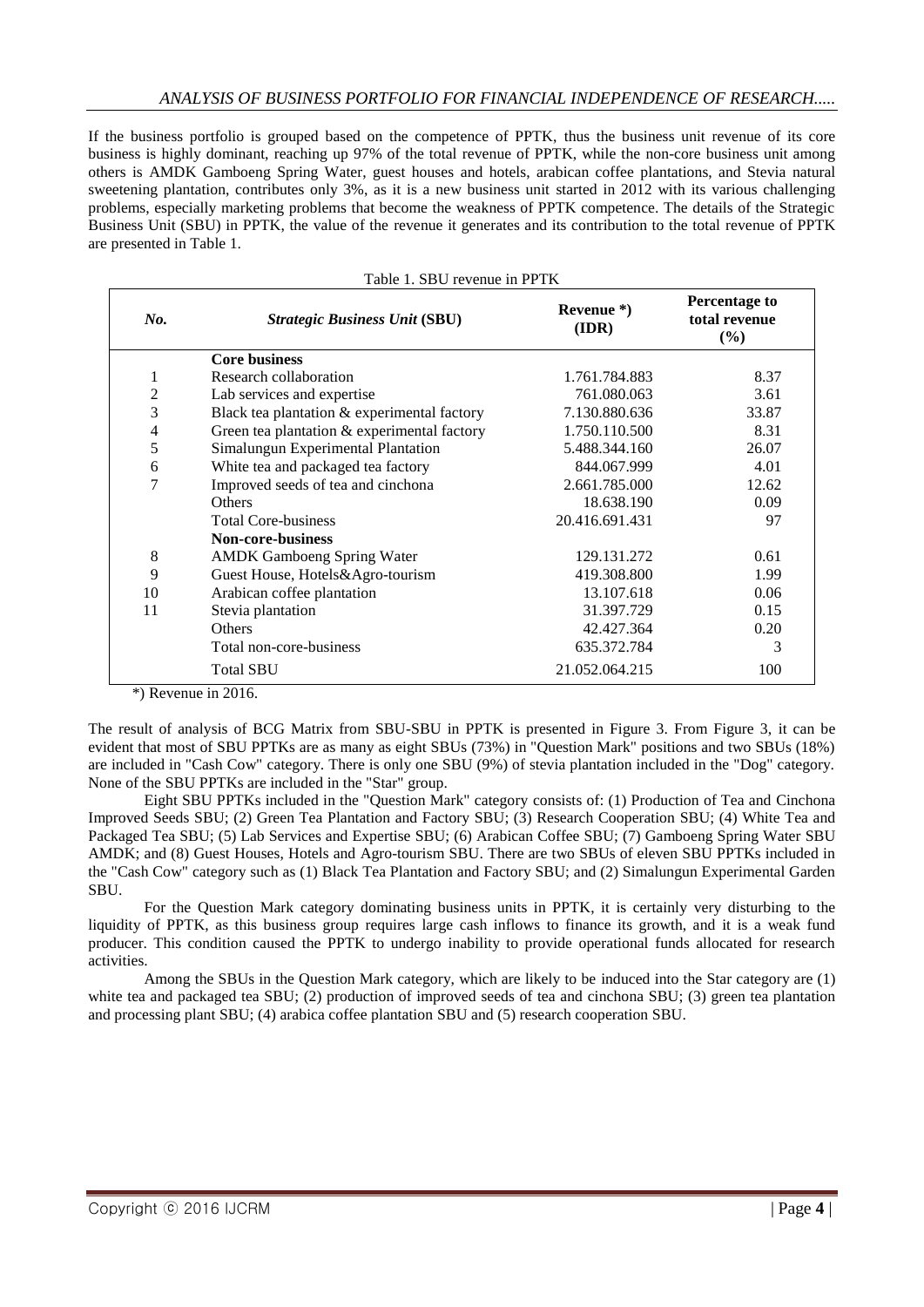

Figure 3. Results of BCG Matrix Mapping from SBU in PPTK

## **Captions:**

| No. | <b>Description</b>                             |
|-----|------------------------------------------------|
| 1   | Research collaboration                         |
| 2   | Lab services and expertise                     |
| 3   | Black tea plantation $&$ experimental factory  |
| 4   | Green tea plantation $\&$ experimental factory |
| 5   | Simalungun Experimental Plantation             |
| 6   | White tea and packaged tea factory             |
| 7   | Improved seeds of tea and cinchona             |
| 8   | <b>AMDK</b> Gamboeng Spring Water              |
| 9   | Guest House, Hotels & Agro-tourism             |
| 10  | Arabican coffee plantation                     |
| 11  | Stevia plantation                              |

White tea and packaged tea SBU can be induced into the "Star" group by increasing the production capacity of the plantation, factory and marketing capabilities. For the SBU production of tea and cinchona improved seeds, it can be promoted into the "Star" group by approaching the shareholders (PTPN IV, VI, VII, VIII, IX, and XII) to purchase superior quality seeds from PPTK as the PVP rights holder of the superior clones of the Gambung series (GMB 1-11), avoid to procure their own seeds of which quality and purity is not guaranteed.

Green Tea Plantation and Processing Factory SBU, has a great opportunity to become a "Star" group by profit sharing cooperation strategy with green tea market leader in Indonesian market, PT KBP Chakra, that production capacity and market share can be improved for both domestic and export market. Arabica Coffee Plantation SBU has the opportunity to become a "Star" by cooperating with the competent Research Center for Coffee and Cocoa on this SBU. The Research Cooperation SBU also has the opportunity to become a "Star", by attempting to improve networking with research institutions and universities as well as the organizers of Competitive Grant Research competitions both in domestically and abroad.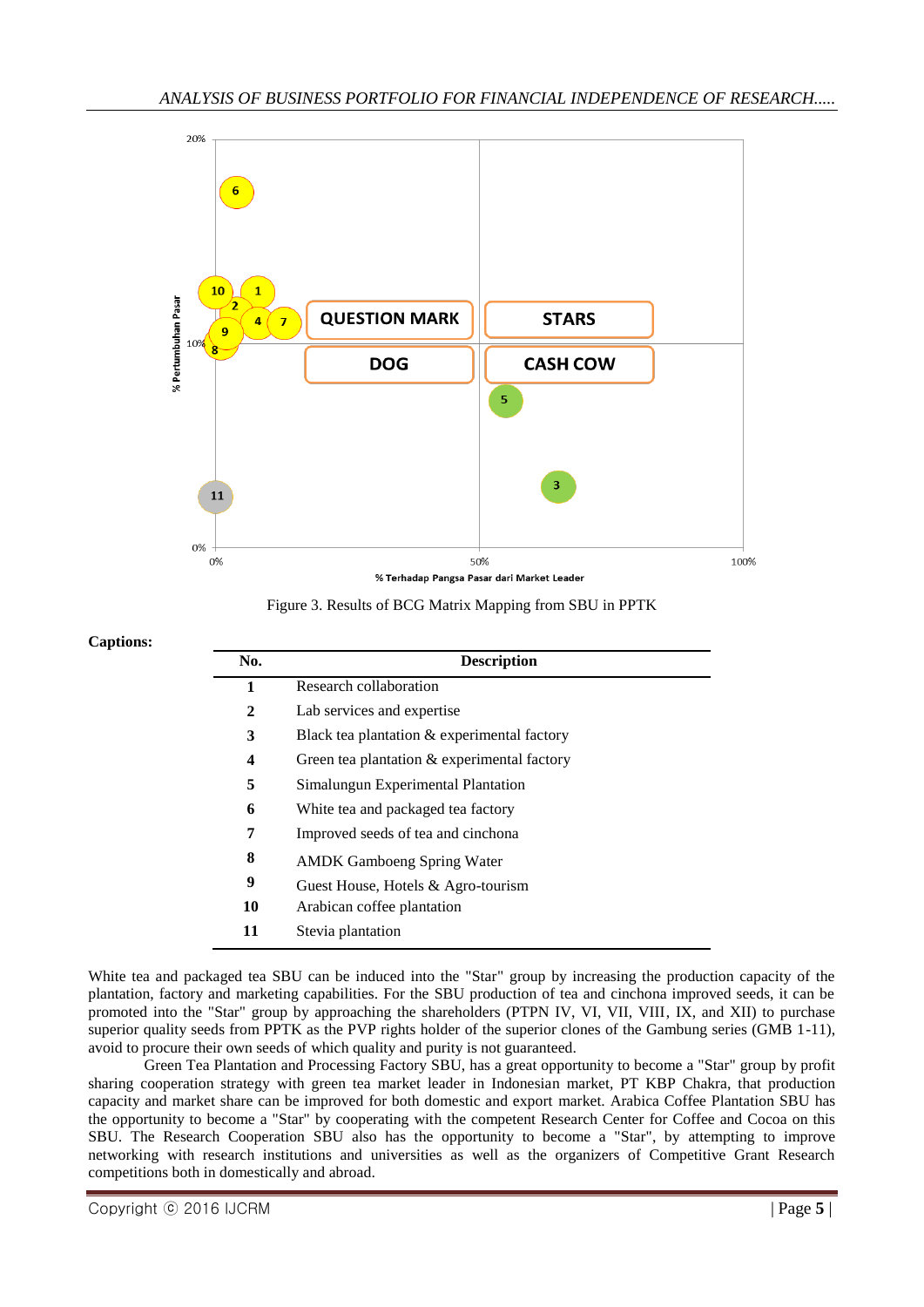## **3.3 Results of SBU Cost Structure Analysis**

- From the 11 SBUs in PPTK, there are only three SBUs that have yielded positive margin or generated profit which are:
	- 1. White Tea and Packaged Tea Factory SBU;
	- 2. Improved Seed Tea and Cinchona; and
	- 3. Arabican Coffee Plantation.

SBUs that contribute to profit are those of which business prospects are improved or whose business growth is above 10%, and its revenues are relatively large compared to variable costs. The disadvantages of SBUs in PPTK are mostly related to the high fixed cost charges ranging from 28.7% to 75.5%. The high fixed cost in some SBUs are resulted by the use of the use of responsible persons business (SBU managers) whose class has been quite high like the researcher group (above Group III), but the business scale is still relatively small.

## **3.4 Managerial Implications at Strategic Business Unit (SBU) Level in PPTK**

In accordance with Kotler's theory [15], Build strategy is a strategy to increase investment in a product or business unit in order to increase market share, as it can be implemented to promote business units in the Question Marks into Star category. This Build strategy has a great opportunity to encourage SBUs into the "Star" category, namely (1) Production of Tea and Cinchona Improved Seeds SBU which has produced the highest profit; (2) White Tea and PackagedTea which has also produced the second most profitable business performance; and (3) Arabican Coffee Plantation SBU.

Production of improved seeds of tea and cinchona SBU can be promoted to the "Star" group by approaching customers (PTPN IV, VI, VII, VIII, IX, and XII) to purchase superior quality seeds from PPTK as PVP rights holder of superior clones of Gambung tea series (GMB 1-11), by avoiding to conduct their own seed procurement of which quality and purity is not guaranteed. Therefore, it is necessary to approach PTNN III Holding as Holding of PTPN IV, VI, VII, VIII, IX and XII. The main programs required to be proposed are rejuvenation and rehabilitation program of old, damaged and less varied population tea plantations and expansion of tea plantations in new areas, among others, in the area of Community Forest Planting (PHBM) and in areas outside Java. With the creation of such opportunities, it can urge the business unit of tea and cinchona improved seed production from the Question Mark into the Star group.PPTK is an inventor of the superior clones of GambungTea Series (GMB 1-11) which are tea superior clones as the official recommendationby the Government for rejuvenation, rehabilitation and extensificationprograms of tea plantations throughout Indonesia.

In order to accelerate the realization of improved seed production unit into Star business group, it is expected that PPTK can expand its improved seeds market, not only improved seeds of tea cutting, but also increase its market share for improved seeds of tea and cinchona ready for planting with high added value. In order to compete in the improved seeds market of ready-to-plant tea, the superiority that must be continuously improved is the purity of plant material; quality of prime seeds; after sales service in seeds handling technology during transportation; technological guidance for planting and maintenance of Non-Productive Plants (TBM). In addition, research to support improved seed quality also needs to be a research priority, in order to connect research and business as suggested by Arbige [13].

White tea and packaged tea SBU can be promoted to the "Star" group by way of increasing the production capacity of the plantation, factory, and marketing management. Currently the production capacity and white tea factory is still 2 tons of white tea per year from the raw materials plantations of 100 Ha. In order to increase the capacity of the factory, one more factory with an investment of white tea factory amounting to approximately Rp 1 billion per factory, can be conducted by submitting the proposal of new plant establishment to the West Java local government both Bandung province and regency, the raw material will be obtained from the surrounding tea plantation. This proposal is a win-win strategy, whereby PPTK can get additional white tea raw materials, while bythe increasing prices and added value of the community tea, local government has the opportunity to improve regional economic welfare.

Meanwhile the opportunity of Arabican Coffee Plantation SBU to become the "Star" category can be achieved by conducting collaborative management with Indonesian Coffee and Cocoa Research Center (PPKKI) which is competent in this SBU and under the coordination of PT RPN. Therefore, it is necessary to engage with PT RPN in order to actualize the management cooperation of ArabicanCoffee Plantation SBU between PPTK and PPKKI.

It is expected that with the suggestions of the SBU portfolio strategy in PPTK, it can improve the business performance of PPTK to accelerate the independence of PPTK financially. Some governmental research institutions are also now encouraged to achieve financial independence [16]. It is likely that by improving the performance of business portfolio in PPTK will also increase the PPTK value [17].

# **CONCLUSIONS AND SUGGESTIONS**

# **4.1 Conclusion**

- Based on the results of the research presented in the previous chapter, thus it can be summarized as follows:
- 1. From the result of EFE and IFE analysis, it is known that the weakness of PPTK is more dominant compared to its strength, and PPTK opportunity is more dominant than its threat, in other words PPTK position is